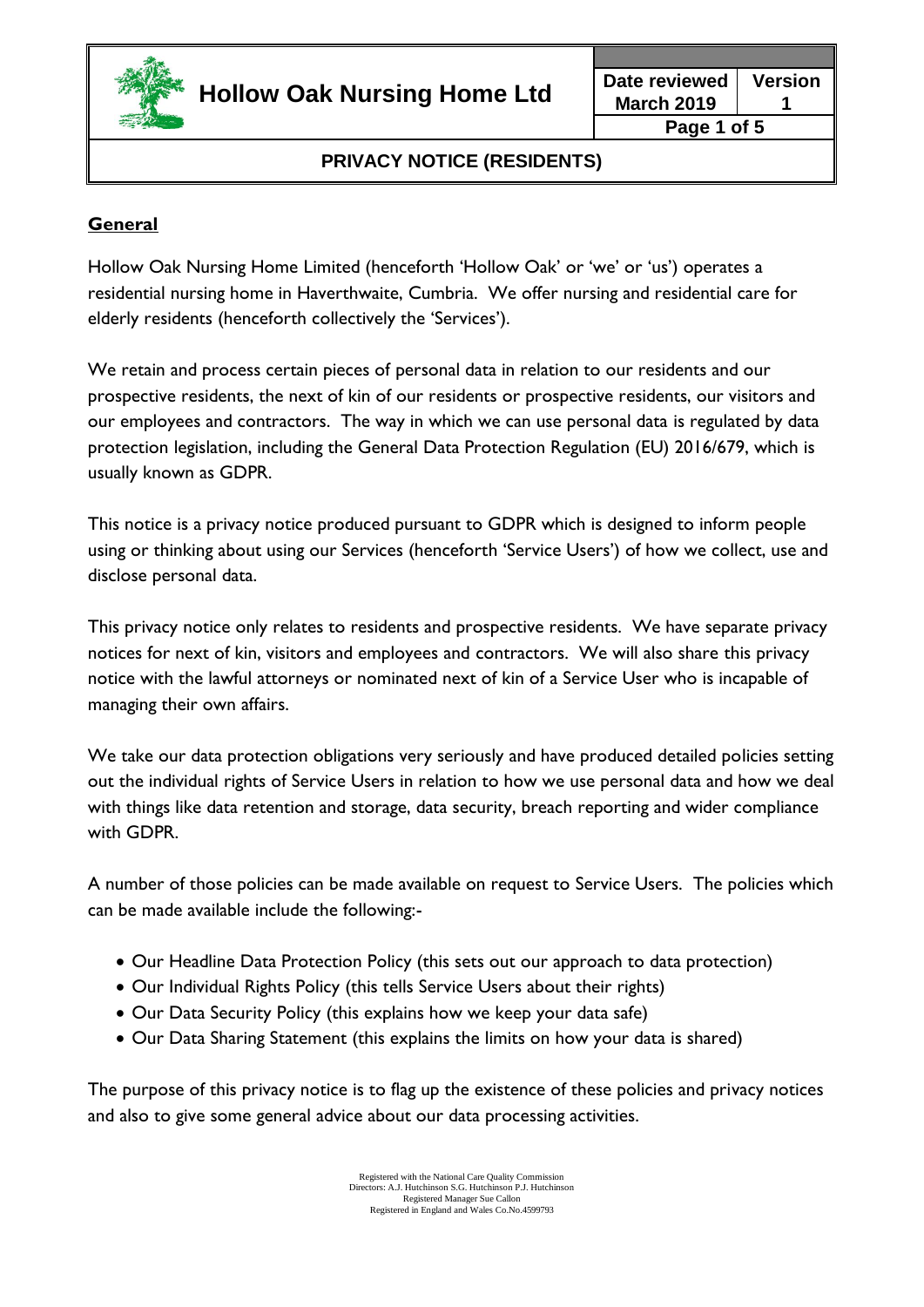

**March 2019 Version 1 Page 2 of 5**

# **PRIVACY NOTICE (RESIDENTS)**

### **Collecting and using personal data**

In order to deliver Services to our Service Users, we need to be provided with certain pieces of information which GDPR defines as personal data. Very briefly, personal data is any data which might identify a living individual. This includes (but is not limited to) things like names, addresses, dates of birth, contact details for next of kin, and so on.

In addition, we need to be provided with certain pieces of information which GDPR defines as special category data. Special category data is personal data which is especially sensitive. It includes any information about a person's health and religion, which is information we may need to collect and use on an ongoing basis in order to deliver our Services properly, safely and appropriately. So, we will need to know which doctor a Service User is registered with, details of medication and medical conditions so we can provide proper care and details of religious or other beliefs that might affect things like diet so that we can tailor the provision of the Services to each Service User's specific requirements.

We do not use any personal data which we collect from Service Users for marketing purposes. Neither do we sell or supply personal data to third parties.

The personal data we gather is kept confidential and is only used for the purposes of allowing us to properly provide the Services to Service Users (either directly or with the assistance of our third-party contractors) and to deal with any requests from prospective Service Users about how we might be able to provide Services to them.

We also need to gather and use personal data to ensure compliance with any law or regulation to which we are subject including (but not limited to) compliance with our health and safety obligations. We are regulated by the Care Quality Commission and we have to share information with them at their request so that they can carry out their regulatory obligations.

We also use your personal data in order to contact next of kin or medical professionals in the event of any problems or if we have been asked us to do so for any other reason.

We also need to use personal data to identify Service Users.

We will not share personal data with anyone else except as set out in this privacy notice or in any of our wider raft of GDPR policies.

> Registered with the National Care Quality Commission Directors: A.J. Hutchinson S.G. Hutchinson P.J. Hutchinson Registered Manager Sue Callon Registered in England and Wales Co.No.4599793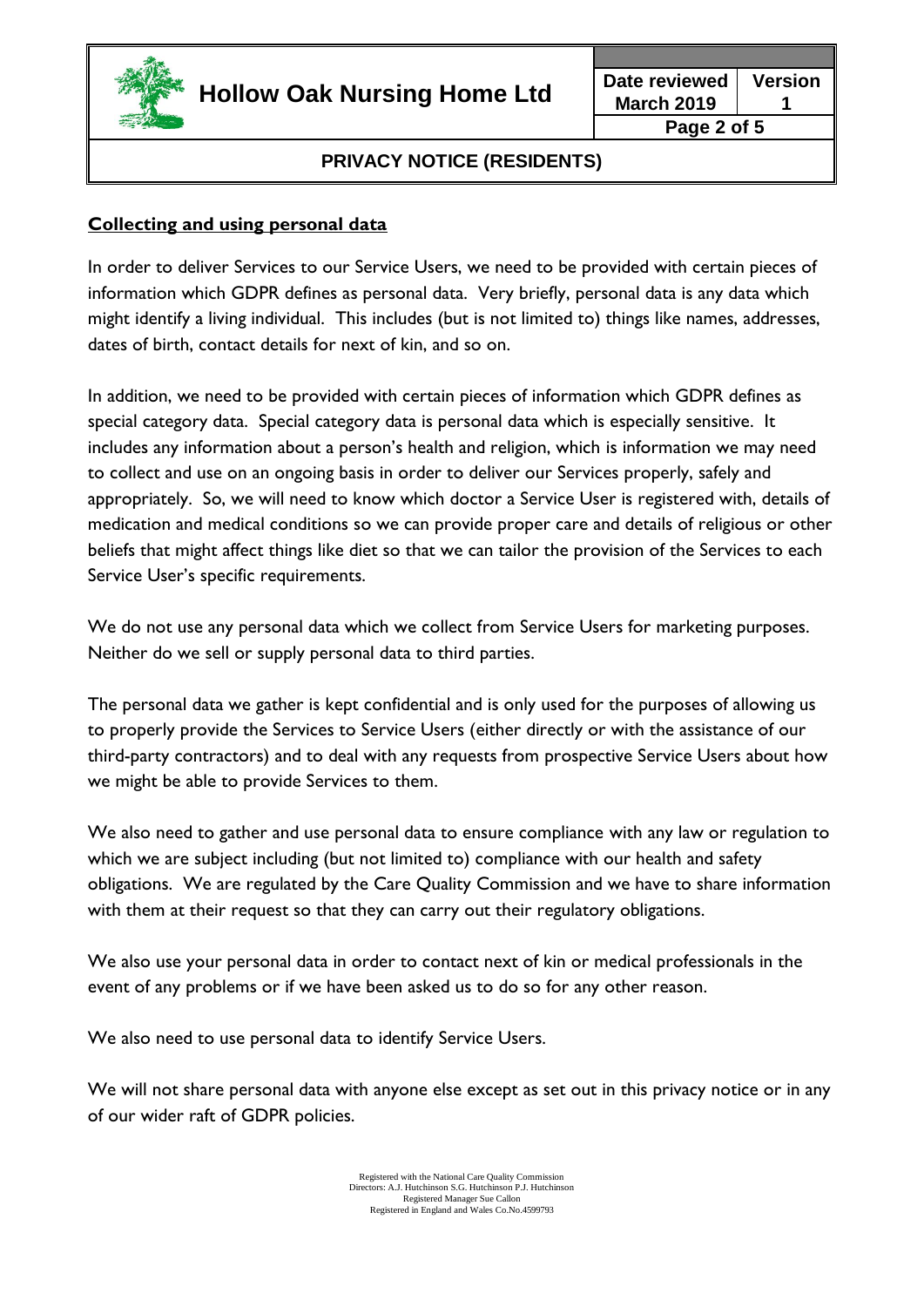

## **Use of our website**

We operate a website at<https://www.hollowoaknursinghome.co.uk/> (henceforth 'our Website').

If Service Users (or those acting with their authority) access our Website to find out about us or the Services we offer, we collect information which the browser sends to us automatically. This information is sometimes known as log data and may include information about the accessing computer's unique IP (Internet Protocol) address, together with details of the version of the browser being used, the pages of any of our website visited, the time and date of those visits and the time spent looking at each page. Retaining this data helps us improve our online presence and thereby improves our Services.

When Service Users (or those acting with their authority) visit our Website, they may be asked if they agree to us gathering cookies. Cookies are computer files containing small amounts of data which identify the person accessing our Website anonymously. However, although anonymous, when taken together with other sources of information, it is possible that some information contained in cookies *might* constitute personal data under GDPR.

It will normally be possible to disable cookies or to refuse to accept cookies when visiting our Website. However, if cookies are refused, it may impact on the functionality of our Website and there may not be access to all parts of the Website.

## **Third Party Service Providers**

From time to time, we may employ or engage third parties to help us deliver part of our Services, to deliver activities which are related to our Services or to help us analyse how our Services are being used and accessed. Where our requirements are such that we need to disclose personal data to these third-party service providers so that they can carry out their tasks, we will make sure that we comply with the provisions of GDPR as regards data security.

Further information about data sharing is set out in our Data Sharing Statement.

#### **Security Warning**

Although we are committed to protecting personal data and to complying with our extensive suite of data protection policies, we should make it clear that data transmission is never 100% safe and that sometimes, notwithstanding our best endeavours, there may be breaches of data security. In that situation, we are aware of (and will comply promptly and in full) with our obligations to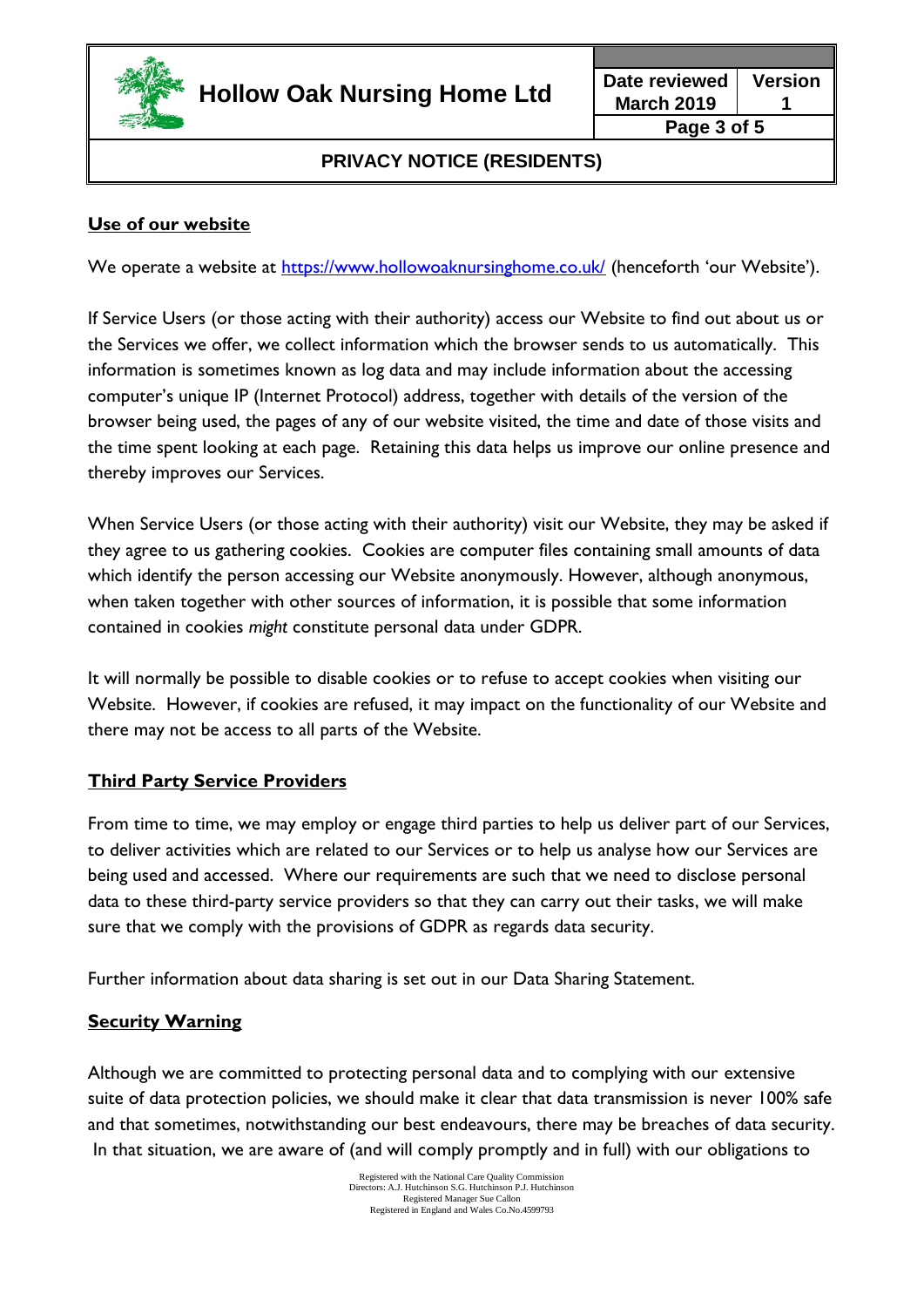

report breaches of data protection to affected Service Users and, where necessary, to the relevant authorities.

### **External Links**

When providing our Services, we may provide links to other service providers, either in hard copy form (such as on brochures or leaflets or newsletters) or on online platforms such as our Website.

If Service Users access any of these third parties through these links, they will be directed to those parties. Everyone should be aware that we have no control over those third parties and that they are not part of Hollow Oak. We cannot guarantee that third parties have appropriate data protection policies in place and by making links available, we are making no representation as to the security of personal data should a Service User (or someone acting with their authority) choose to use those links.

We would strongly recommend that in every case, Service Users (or those acting with their authority) check the data protection regime of any third party before linking to them. Hollow Oak cannot be held responsible for any issues which arise as a result of the use of such links.

#### **Child Protection**

We do not target our Services at children and neither do we collect information from children save in specific circumstances related to the provision of certain parts of our Services, which are covered in more detail in the relevant privacy notices and supporting documentation.

In the unlikely event that we need to retain or process data relating to a child, we will ensure that the child's parent or guardian has all the information they require in advance of data processing activity.

## **Changes to this Privacy Notice**

We may update this privacy notice from time to time to reflect changes in law or changes in our data protection regime.

Any changes will usually be effective immediately that an updated version of this privacy notice is issued.

> Registered with the National Care Quality Commission Directors: A.J. Hutchinson S.G. Hutchinson P.J. Hutchinson Registered Manager Sue Callon Registered in England and Wales Co.No.4599793